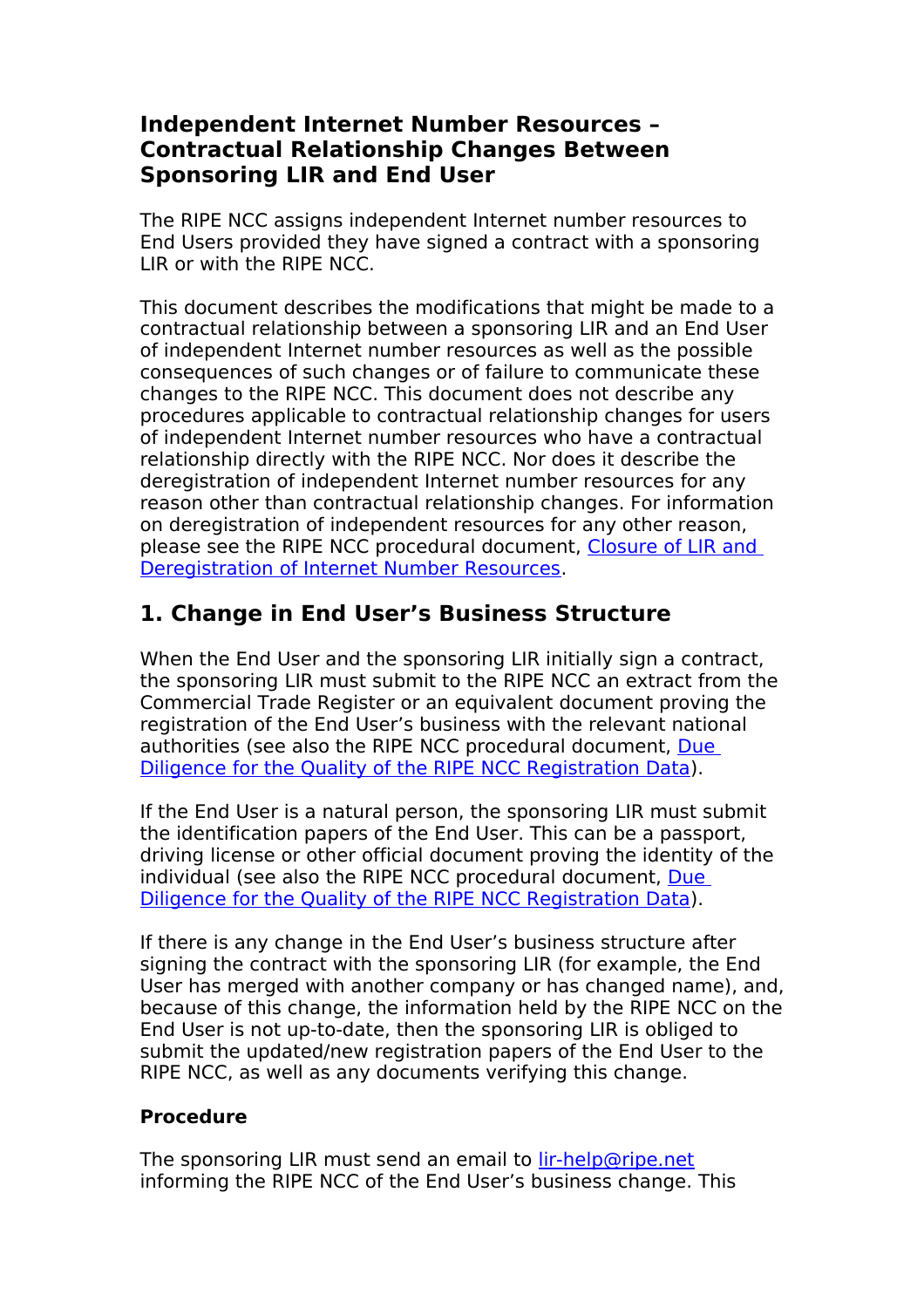email must include new registration papers from the national authority and the official legal documents supporting this change.

The RIPE NCC will update all RIPE Database objects maintained by the RIPE NCC that are affected by this change. End Users must update all RIPE Database objects that they maintain themselves that are affected by this change.

If the sponsoring LIR does not submit the aforementioned documents within 10 working days of the RIPE NCC requesting them, the RIPE NCC will send a reminder to the sponsoring LIR's contact email addresses and to the End User's contact email addresses as listed in the relevant RIPE Database object, asking the sponsoring LIR to submit the requested documents within 10 working days of the day of the reminder.

If the RIPE NCC has not received the requested documents 10 working days from the date of the reminder, the RIPE NCC will begin deregistering the Independent Internet number resources according to the procedure described in the RIPE NCC procedural document [Closure of LIR and Deregistration of Internet Number Resources](https://www.ripe.net/ripe/docs/ripe-517#b22)  [\(section B.2.2\).](https://www.ripe.net/ripe/docs/ripe-517#b22)

## **2. Termination of Contractual Relationship**

An End User of Independent Internet number resources must have a contractual relationship with a sponsoring LIR at all times. If the contractual relationship between the End User and the sponsoring LIR is terminated for any reason, the RIPE NCC must be notified. The End User must at that point enter into a contractual relationship with a different sponsoring LIR or with the RIPE NCC directly.

#### **Procedure**

Preferably, for registration purposes, the RIPE NCC must be notified before the contractual relationship terminates. It is the responsibility of the sponsoring LIR to submit this notification to the RIPE NCC prior to termination.

If the RIPE NCC has not been notified prior to the termination and the End User has already entered into a new contractual relationship with a different sponsoring LIR, this new sponsoring LIR must notify the RIPE NCC and submit the new contract they signed with the End User. The RIPE NCC will notify the previous sponsoring LIR of this change. Should the previous LIR object to the termination of their contract with the End User, the RIPE NCC will only accept the contract of the sponsoring LIR that submits a confirmation signed by the End User. This confirmation must clearly state that the End User has or has not terminated the contractual agreement